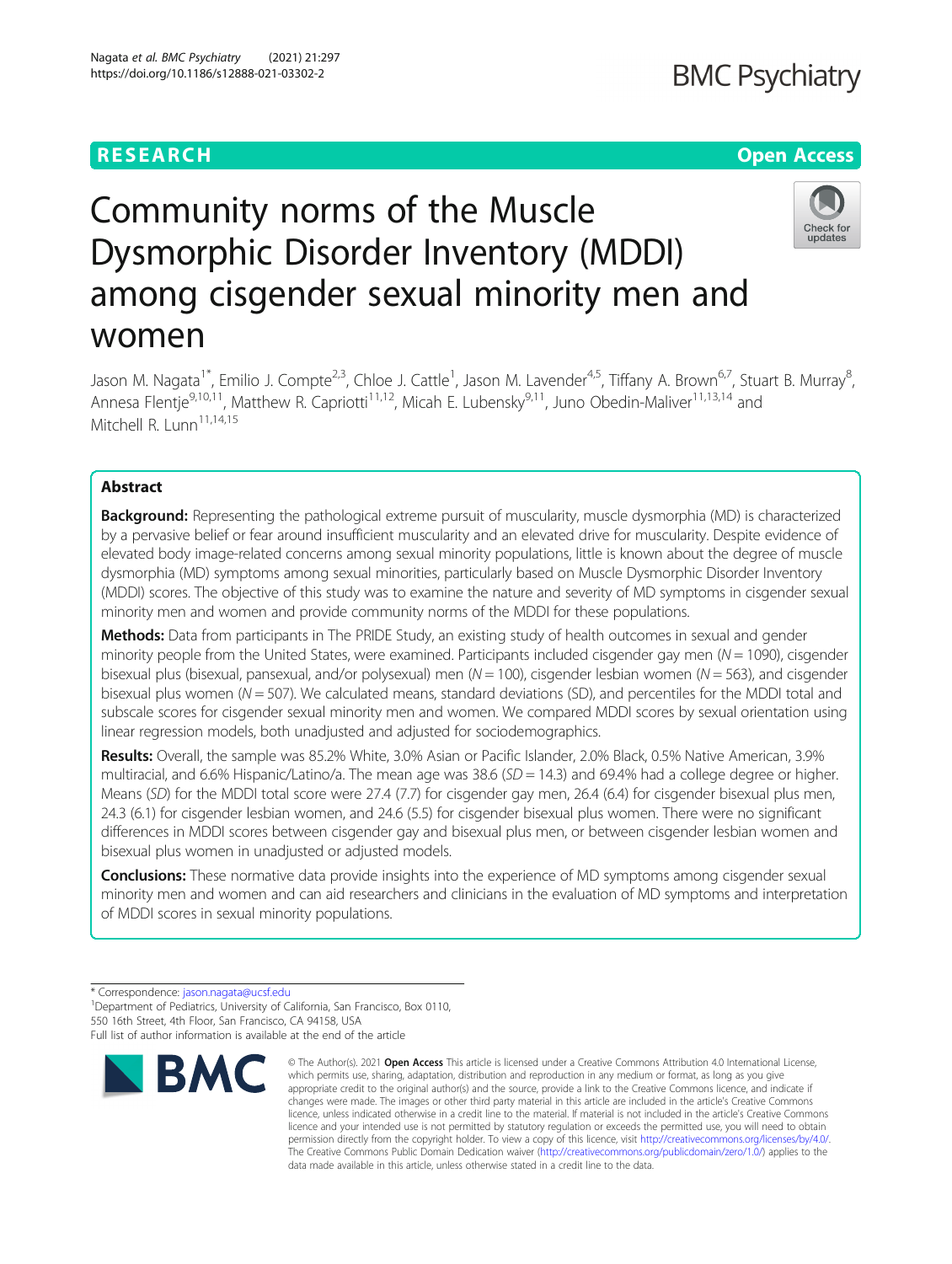Keywords: Muscle dysmorphia, Muscle dysmorphic disorder, Body image, Body dissatisfaction, Body dysmorphia, Gay, Lesbian, Bisexual, Pansexual, Polysexual, Homosexual, Sexual minority, LGBTQ

#### Introduction

Muscle dysmorphia (MD), currently diagnosed using a specifier for Body Dysmorphic Disorder (BDD) in the Diagnostic and Statistical Manual of Mental Disorders, 5th Edition (DSM-5, American Psychiatric Association, 2013), is characterized by the pathological pursuit of muscularity and a preoccupation with one's body size as not being large enough [[1,](#page-7-0) [2](#page-7-0)]. The condition is associated with numerous behavioral disturbances, including excessive exercise training, rigid diets, disordered eating patterns, and anabolic steroid use [[3](#page-7-0)–[5\]](#page-7-0). Individuals with MD commonly report that they have little to no control over these behaviors and have been found to exhibit poor insight related to these behaviors [[6\]](#page-7-0). Notably, there is significant comorbidity between MD and various forms of psychopathology, particularly mood and anxiety disorders  $[6-8]$  $[6-8]$  $[6-8]$ , as well as substance use and suicidality [[4,](#page-7-0) [9\]](#page-7-0). Along with the shame and distress associated with MD, the time-consuming and rigid nature of the common behavioral patterns promotes significant impairments in social and occupational functioning [\[2,](#page-7-0) [4](#page-7-0)]. Cumulatively, these findings emphasize the high degree of distress and impairment than can arise from MD and the importance of characterizing the nature and degree of MD symptoms in at-risk populations.

Although the literature on MD has expanded in recent years, questions still remain regarding how MD symptoms present across various identity dimensions [\[10](#page-7-0)]. Specifically, MD was initially characterized in reference to bodybuilding men, and the majority of MD research has utilized small sample sizes of presumably cisgender (i.e., those whose gender identity matches what is commonly associated with the sex assigned to them at birth) heterosexual populations of men [\[8](#page-7-0), [10,](#page-7-0) [11](#page-7-0)]. For example, in a recent meta-analysis of 34 studies on MD, only six had samples that included participants who identified as women [\[12](#page-7-0)]. Nearly all of these studies neglected to assess or report the sexual orientation of participants, which is particularly problematic given evidence suggesting that gay (versus heterosexual) men are more likely to endorse dissatisfaction with their physical appearance and muscle size/tone [[13](#page-7-0)] and to hold distorted cognitions about the importance of having an "ideal physique" [[14](#page-7-0), [15\]](#page-7-0). Preliminary evidence also suggests that both gay (versus heterosexual) men and lesbian (versus heterosexual) women exhibit a greater drive for muscularity [\[16](#page-7-0)]. Gay men (presumably cisgender) report being most dissatisfied with their muscularity compared to other body parts, and muscularity is considered important to being perceived as physically attractive [\[17](#page-7-0)]. Studies of BDD also have found that sexual minority individuals (presumably cisgender) endorsed a greater number of BDD symptoms than heterosexual individuals [[18\]](#page-7-0). Further, among sexual minority adolescent boys and young men, gay-related rejection sensitivity and sexual orientation concealment were as-sociated with greater BDD symptoms [\[19](#page-7-0)]. Notably, there are extremely limited data on MD-related symptoms among individuals with plurisexual identities (i.e., romantic or sexual attraction and/or behavior with members of more than one sex or gender), such as bisexual, pansexual, and polysexual identities, which we refer to as bisexual plus.

With regard to the measures that have been developed to assess and screen for MD, the Muscle Dysmorphic Disorder Inventory (MDDI) [\[20](#page-7-0)] has been one of the most widely used. The 13-item questionnaire consists of three subscales focusing on unique components of MD, including drive for size, appearance intolerance, and functional impairment. Functional impairment in particular represents a crucial element of the disorder that certain other measures fail to assess [\[21](#page-7-0)]. The MDDI has been psychometrically examined in diverse samples of men – spanning multiple languages, countries, and demographics – with results suggesting that the MDDI scores demonstrate reliability and validity across a variety of populations [\[5,](#page-7-0) [9,](#page-7-0) [22](#page-8-0)–[26\]](#page-8-0). However, there remains a lack of published normative data for the MDDI, including in at-risk populations, such as cisgender sexual minority people, limiting the interpretability of scores on the measure in certain groups.

In order to address the paucity of MD literature on sexual minorities and to provide insights into the nature and degree of MD symptoms within these populations, the present study examined MDDI norms in community samples of cisgender gay men, cisgender bisexual plus men, cisgender lesbian women, and cisgender bisexual plus women. Further, to characterize differences within the samples of cisgender men and cisgender women reporting different sexual orientations, we conducted both unadjusted and adjusted (for sociodemographic characteristics) comparisons of MDDI mean total and subscale scores in cisgender gay versus cisgender bisexual men, and in cisgender lesbian versus cisgender bisexual women.

# Method

# Study population

Data in this study were drawn from a subsample of participants from The Population Research in Identity and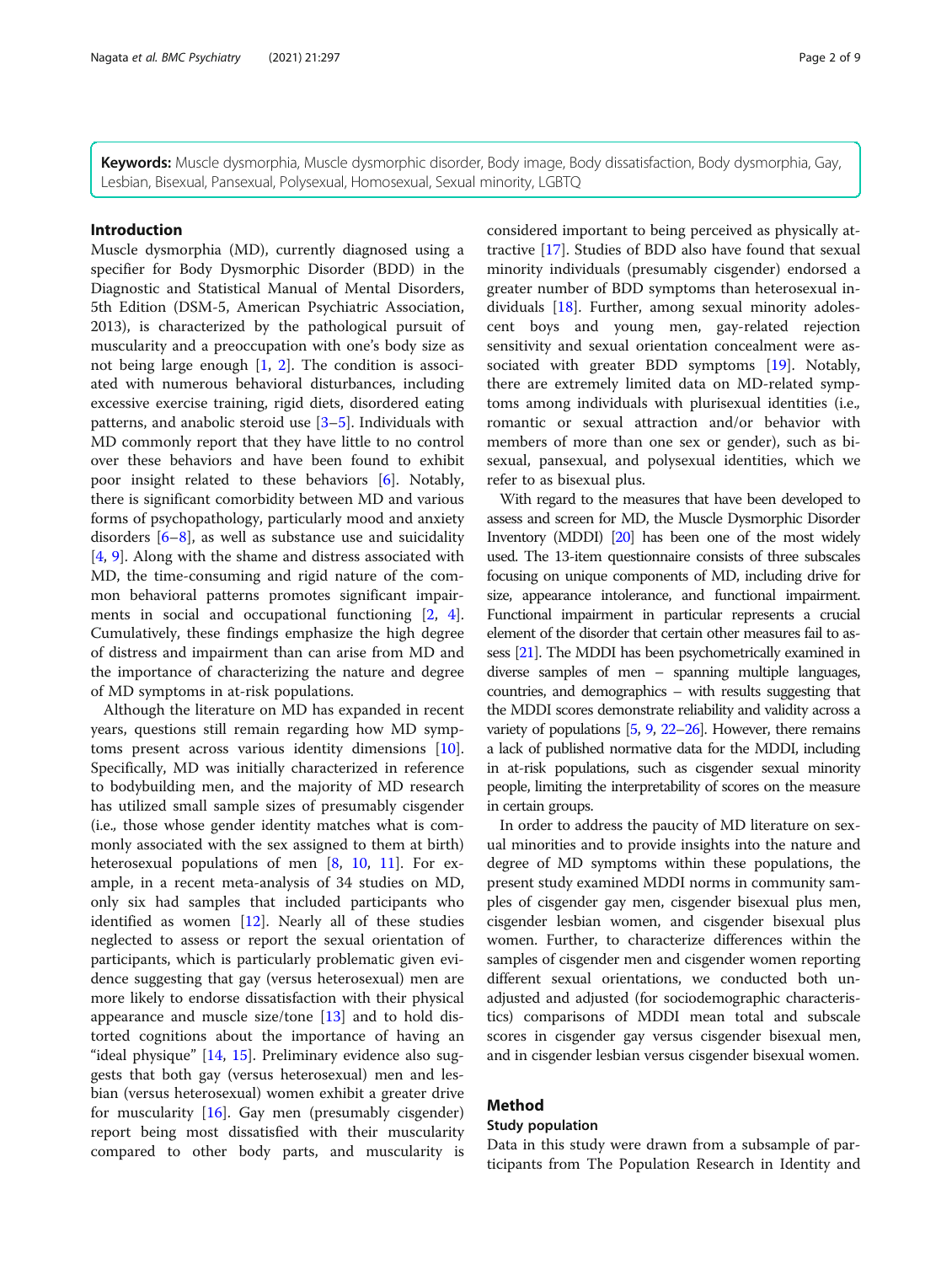Disparities for Equality (PRIDE) Study who completed the 'Eating and Body Image' survey from April 2018 to August 2018. Of the 10,665 participants in The PRIDE Study at that time, 4285 completed the 'Eating and Body Image' survey. The PRIDE Study is a large-scale, national (United States), and longitudinal cohort study of sexual and gender minority adults. Specific inclusion criteria were: identification as a sexual and/or gender minority person, living in the United States or its territories, age ≥ 18 years, and ability to read and respond to a questionnaire written in English. Participants were recruited through PRIDEnet (a national network of organizations and individuals to engage sexual and gender minority communities), digital communications (e.g., blog posts, newsletters), distribution of The PRIDE Study-branded promotional items, outreach at conferences and events, social media advertising, and word-of-mouth. Data were collected on a cloud-based, web-responsive, and secure platform accessible from any smartphone, tablet, or computer. Additional details about The PRIDE Study research platform, recruitment, and design are reported elsewhere [[27](#page-8-0), [28](#page-8-0)].

For this study, we included cisgender gay men, cisgender bisexual plus men, cisgender lesbian women, and cisgender bisexual plus women. Participants were asked about the sex assigned to them at birth ("What sex were you assigned at birth on your original birth certificate?"), their current gender identity (with the option to indicate more than one), and their sexual orientation (with the option to indicate more than one). Additional file [1](#page-6-0) describes the classification rules that were applied to form the final samples. Of the 4285 participants who completed the 'Eating and Body Image' survey, the final sample included participants ( $n = 2260$ ) who were classified as cisgender gay men  $(N = 1090)$ , cisgender bisexual plus men ( $N = 100$ ), cisgender lesbian women ( $N = 563$ ), and cisgender bisexual plus women  $(N = 507)$ . No compensation was given for survey completion. This study was approved by the University of California, San Francisco and Stanford University Institutional Review Boards, as well as The PRIDE Study's Research Advisory Committee and Participant Advisory Committee. All study procedures and methods were carried out in accordance with relevant guidelines and regulations.

#### Measures

#### Sociodemographic questionnaire

Sociodemographic information including age, race/ethnicity, country of birth, and education level was selfreported. Body mass index (BMI) was calculated from self-reported weight and height [weight (kg)/height  $(m)^2$ ]. Questions also assessed participant history regarding diagnosed BDD and MD. Specifically, participants were asked, "Has a mental health professional or physician ever told you that you have Body Dysmorphic Disorder (BDD)?" and "Has a mental health professional or physician ever told you that you have Muscle Dysmorphia?"

## Muscle dysmorphic disorder inventory (MDDI)

The MDDI is a 13-item measure that assesses symptoms of muscle dysmorphia [\[20\]](#page-7-0). Respondents rate statements on a 1 (never) to 5 (always) scale. The MDDI includes a total score and three subscale scores: Drive for Size (DFS, 5 items, range 5–25), Appearance Intolerance (AI, 4 items, range 4–20), and Functional Impairment (FI, 4 items, range 4–20). The MDDI has demonstrated strong psychometric properties among college-aged men [\[20](#page-7-0)], and the factor structure (as well as invariance), internal consistency, reliability, and convergent validity has been supported in cisgender gay men and lesbian women [[29](#page-8-0), [30\]](#page-8-0). For cisgender women in this study, item five ("I think my chest is too small") was modified to specify "chest (muscle)", so as to not confuse "chest" with breast size [[30](#page-8-0)]. In cisgender gay men, Cronbach's alpha was 0.77 for the total score, 0.85 for DFS, 0.84 for AI, and 0.84 for FI. In cisgender bisexual plus men, Cronbach's alpha was 0.69 for the total score, 0.87 for DFS, 0.82 for AI, and 0.78 for FI. In cisgender lesbian women, Cronbach's alpha was 0.72 for the total score, 0.76 for DFS, 0.81 for AI, and 0.85 for FI. In cisgender bisexual plus women, Cronbach's alpha was 0.67 for the total score, 0.74 for DFS, 0.80 for AI, and 0.81 for FI.

#### Data analysis

Results are presented in terms of percentiles, mean (standard deviation), median (interquartile range [IQR]), and range. In addition, linear regression analyses were used for group comparisons by sexual orientation within genders (cisgender gay men 0, cisgender bisexual plus men 1; cisgender lesbian women 0, cisgender bisexual plus women 1). Given non-normal distributions of the MDDI total score and the DFS and FI subscale scores, these variables were log transformed. Models included MDDI score as the dependent variable and sexual orientation as the independent variable, separately among cisgender men and cisgender women. Adjusted models included age, race, ethnicity, education, and BMI. Twotailed tests with an adjusted  $p$ -value (Bonferroni) were set at 0.0125 for statistical significance.

The R statistical environment (RStudio, version 3.6.2) was used to calculate norms, and Stata (StataCorp, version 15.1) was used to conduct regression analyses. For missing values (cisgender gay men: 0.06%; cisgender bisexual plus men: 0.04%; cisgender lesbian women: 0.08%; cisgender bisexual plus women: 0.06%), the mechanism of missing data was examined using the nonparametric test of homoscedasticity from the MissMech package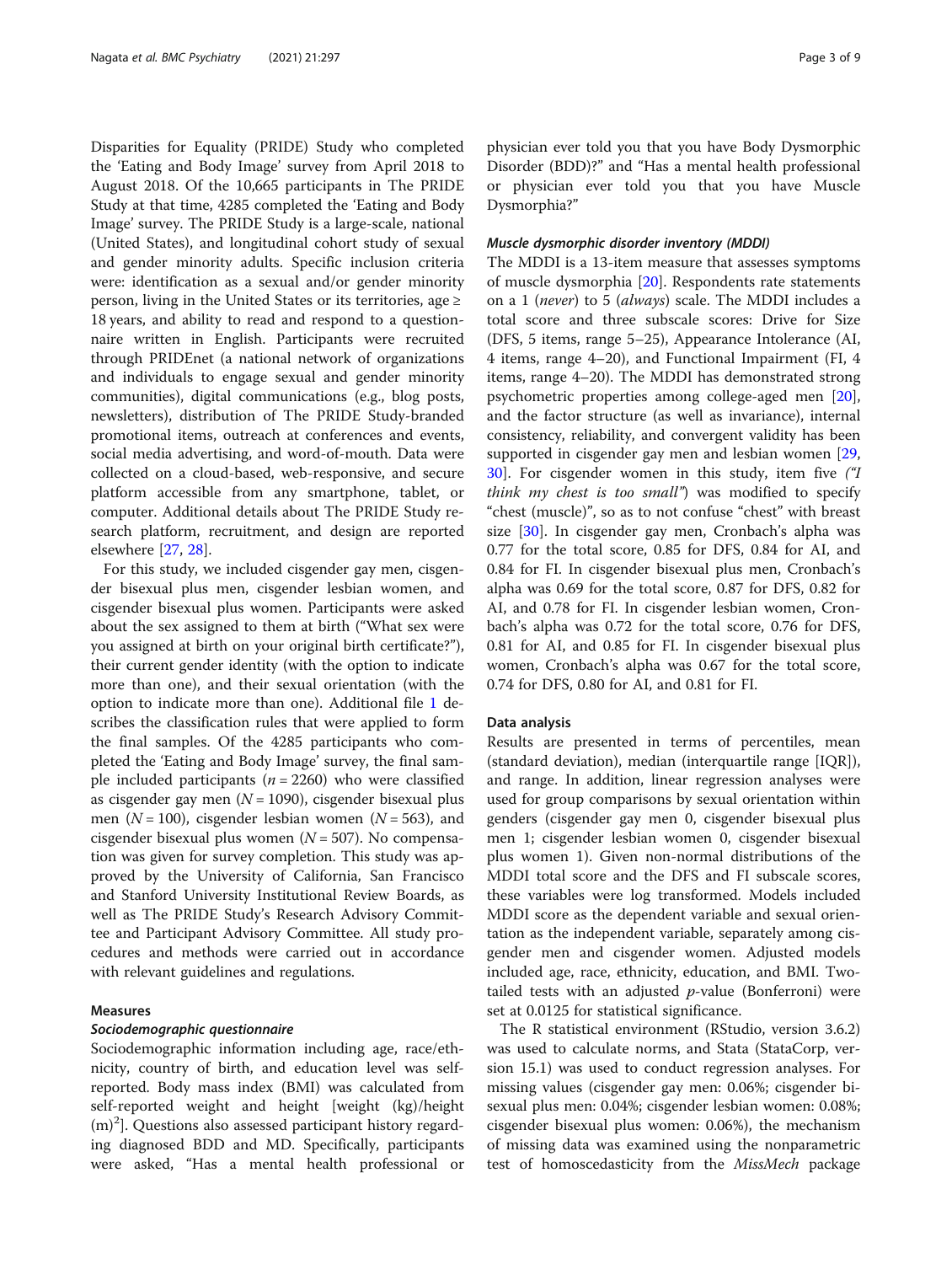<span id="page-3-0"></span>[[31\]](#page-8-0); given that in all cases missing mechanisms were consistent with missing completely at random  $(ps)$ 0.05), data imputation was performed using multivariate imputation by chained equations through the mice package [\[32](#page-8-0)].

# Results

# Cisgender gay men

Among the 1090 participants who identified as cisgender gay men, the mean age was  $42.1$  (SD = 15.1, range 18– 82) years, and the mean BMI was 27.2 ( $SD = 6.3$ ) kg/m<sup>2</sup> (Table 1). Of the total subsample of cisgender gay men, 85.1% identified as White, 3.2% as Asian or Pacific Islander, 1.9% as Black, 0.7% as Native American, 4.8% as multiracial, and 4.3% as another race. In addition, 7.6% of the participants identified as Hispanic/Latino/a. Among cisgender gay men, 73.3% had a college degree or higher. Overall, 2.0% of participants reported having ever been told by a healthcare provider that they had BDD, and 0.4% reported having been told that they had MD. Norms for the MDDI among cisgender gay men are presented in Table [2](#page-4-0).

# Cisgender bisexual plus men

Among the 100 participants who identified as cisgender bisexual plus men, the mean age was  $38.0$  (SD = 12.8, range 20–76) years, and the mean BMI was  $28.1$  (SD = 7.1) kg/m<sup>2</sup> (Table 1). Among cisgender bisexual plus men, 83.5% identified as White, 7.7% as Asian or Pacific Islander, 2.2% as Black, 1.1% as multiracial, and 5.5% as another race. In addition, 3.0% of the participants identified as Hispanic/Latino/a. Among cisgender bisexual plus men, 75.0% had a college degree or higher. Overall, 2.0% of participants reported having ever been told by a healthcare provider that they had BDD, and none reported having been told that they had MD. Norms for the MDDI among cisgender bisexual plus men are presented in Table [2.](#page-4-0)

# Comparisons between cisgender gay men and cisgender bisexual plus men

In unadjusted linear regression analyses, no significant differences in the MDDI total score  $(B = -0.03, 95\% \text{ CI})$ -0.09-0.03,  $p = 0.358$ ) or the subscales (DFS [B = -0.09, 95% CI -0.18-0.01, p = 0.066], AI [B = − 0.35, 95% CI  $-1.25-0.55$ ,  $p = 0.442$ , and FI [B = 0.06, 95% CI -0.02-0.14,  $p = 0.165$ ) were observed for cisgender bisexual plus men compared to cisgender gay men.

In linear regression analyses adjusted for sociodemographics, no significant differences in the MDDI total score (B =  $-0.05$ , 95% CI -0.10-0.01,  $p = 0.112$ ) or the subscales (DFS  $[B = -0.09, 95\% \text{ CI} -0.17 -0.00, p = 0.041]$ , AI  $[B = -0.80, 95\% \text{ CI } -1.60 - 0.01, p = 0.046]$ , and FI  $[B = 0.05,$ 95% CI -0.03-0.14,  $p = 0.206$ ) were observed for cisgender bisexual plus men compared to cisgender gay men.

#### Cisgender lesbian women

Among the 563 participants who identified as cisgender lesbian women, the mean age was  $38.0$  (*SD* = 14.3, range 18–77) years, and the mean BMI was  $29.1$  (SD = 8.1) kg/  $m<sup>2</sup>$  (Table 1). Among cisgender lesbian women, 85.4% identified as White, 1.6% as Black, 1.3% as Asian or Pacific Islander, 0.5% as Native American, 4.4% as multiracial, and 6.9% as another race. In addition, 6.0% of the participants identified as Hispanic/Latino/a. Among cisgender lesbian women, 73.8% had a college degree or

Table 1 Sociodemographic characteristics of cisgender sexual minority men and women from The PRIDE Study

|                                        | <b>Total</b>            | Cisgender gay<br>men | Cisgender bisexual plus<br>men | Cisgender lesbian<br>women             | Cisgender bisexual<br>women |
|----------------------------------------|-------------------------|----------------------|--------------------------------|----------------------------------------|-----------------------------|
| $\mathbb N$                            | 2260                    | 1090                 | 100                            | 563                                    | 507                         |
| Sociodemographic<br>characteristics    | Mean $\pm$ SD /<br>$\%$ | Mean $+$ SD / %      | Mean $\pm$ SD / %              | Mean $\pm$ SD / %<br>Mean $\pm$ SD / % |                             |
| Age, years                             | $38.6 \pm 14.3$         | $42.1 \pm 15.1$      | $38.0 \pm 12.8$                | $38.0 \pm 14.3$                        | $31.9 \pm 9.6$              |
| Race                                   |                         |                      |                                |                                        |                             |
| White                                  | 85.2%                   | 85.1%                | 83.5%                          | 85.4%                                  | 85.3%                       |
| Asian/Pacific Islander                 | 3.0%                    | 3.2%                 | 7.7%                           | 1.6%                                   | 3.1%                        |
| Black/African American                 | 2.0%                    | 1.9%                 | 2.2%                           | 1.3%                                   | 2.9%                        |
| Native American                        | 0.5%                    | $0.7\%$              | $0.0\%$                        | 0.5%                                   | 0.2%                        |
| Multiracial/Other                      | 3.9%                    | 4.8%                 | 1.1%                           | 4.4%                                   | 1.9%                        |
| Another Race                           | 5.5%                    | 4.3%                 | 5.5%                           | 6.9%                                   | 6.5%                        |
| Ethnicity: Hispanic/Latino/a           | 6.6%                    | 7.6%                 | 3.0%                           | 6.0%                                   | 5.9%                        |
| Educational attainment                 |                         |                      |                                |                                        |                             |
| College degree or higher               | 69.4%                   | 73.3%                | 75.0%                          | 56.5%                                  | 74.4%                       |
| Body mass index (BMI), $\text{kg/m}^2$ | $28.1 \pm 7.4$          | $27.2 \pm 6.5$       | $28.1 \pm 7.1$                 | $29.1 \pm 8.1$                         | $29.0 \pm 8.4$              |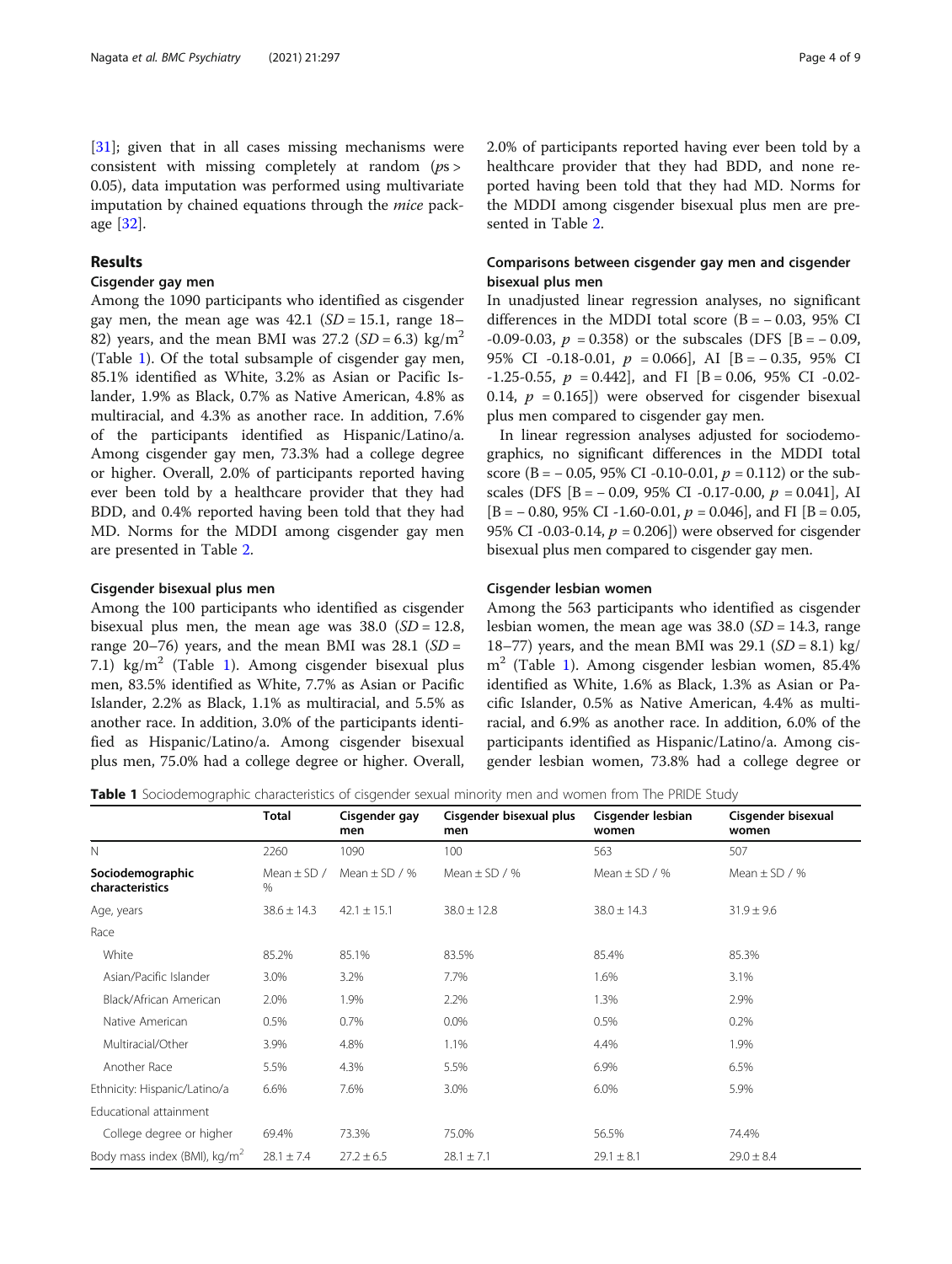<span id="page-4-0"></span>

| Table 2 Means, standard deviations, medians, interquartile ranges, and percentile ranks for the Muscle Dysmorphic Disorder           |
|--------------------------------------------------------------------------------------------------------------------------------------|
| Inventory (MDDI) total and subscale scores among cisgender gay men ( $N = 1090$ ) and cisgender bisexual plus men ( $N = 100$ ) from |
| The PRIDE Study                                                                                                                      |

|                 |                 | Cisgender gay men $(N = 1090)$ |               |                   |                 | Cisgender bisexual plus men ( $N = 100$ ) |               |                   |  |
|-----------------|-----------------|--------------------------------|---------------|-------------------|-----------------|-------------------------------------------|---------------|-------------------|--|
|                 | <b>MDDI DFS</b> | <b>MDDI AI</b>                 | <b>MDDIFI</b> | <b>MDDI Total</b> | <b>MDDI DFS</b> | <b>MDDI AI</b>                            | <b>MDDIFI</b> | <b>MDDI Total</b> |  |
| M (SD)          | 9.9(4.6)        | 11.5(4.3)                      | 6.1(3.0)      | 27.4(7.7)         | 9.0(4.2)        | 11.1(4.1)                                 | 6.4(2.8)      | 26.4(6.4)         |  |
| Mdn (IQR)       | 9(20)           | 11(16)                         | 5(16)         | 27(50)            | 8(17)           | 11(16)                                    | 5(12)         | 26 (29)           |  |
| Range           | $5 - 25$        | $4 - 20$                       | $4 - 20$      | $13 - 63$         | $5 - 22$        | $4 - 20$                                  | $4 - 16$      | $13 - 42$         |  |
| Percentile rank |                 |                                |               |                   |                 |                                           |               |                   |  |
| 5               | 5.0             | 5.0                            | 4.0           | 16.0              | 5.0             | 5.0                                       | 4.0           | 17.0              |  |
| 10              | 5.0             | 6.0                            | 4.0           | 18.0              | 5.0             | 6.0                                       | 4.0           | 18.0              |  |
| 15              | 5.0             | 6.0                            | 4.0           | 20.0              | 5.0             | 6.9                                       | 4.0           | 18.9              |  |
| 20              | 6.0             | 7.0                            | 4.0           | 21.0              | 5.0             | 7.0                                       | 4.0           | 20.8              |  |
| 25              | 6.0             | 8.0                            | 4.0           | 22.0              | 6.0             | 8.0                                       | 4.0           | 21.0              |  |
| 30              | 7.0             | 9.0                            | 4.0           | 23.0              | 6.0             | 8.0                                       | 4.0           | 23.0              |  |
| 35              | 7.0             | 9.0                            | 4.0           | 24.0              | 6.0             | 8.7                                       | 4.0           | 24.0              |  |
| 40              | 7.0             | 10.0                           | 4.0           | 25.0              | 7.0             | 10.0                                      | 5.0           | 25.0              |  |
| 45              | 8.0             | 11.0                           | 4.0           | 26.0              | 7.0             | 11.0                                      | 5.0           | 25.6              |  |
| 50              | 9.0             | 11.0                           | 5.0           | 27.0              | 8.0             | 11.0                                      | 5.0           | 26.0              |  |
| 55              | 9.0             | 12.0                           | 5.0           | 28.0              | 8.0             | 12.0                                      | 6.0           | 27.0              |  |
| 60              | 10.0            | 13.0                           | 6.0           | 28.0              | 9.0             | 12.0                                      | 7.0           | 27.4              |  |
| 65              | 11.0            | 13.0                           | 6.0           | 29.0              | 9.0             | 13.0                                      | 7.0           | 29.0              |  |
| 70              | 12.0            | 14.0                           | 7.0           | 30.0              | 10.0            | 13.0                                      | 7.0           | 30.0              |  |
| 75              | 13.0            | 15.0                           | 7.0           | 31.0              | 11.0            | 14.0                                      | 8.0           | 31.0              |  |
| 80              | 14.0            | 16.0                           | 8.0           | 33.0              | 11.20           | 15.0                                      | 9.0           | 32.0              |  |
| 85              | 15.0            | 17.0                           | 9.0           | 35.0              | 12.15           | 15.2                                      | 9.0           | 34.0              |  |
| 90              | 17.0            | 17.0                           | 10.0          | 38.0              | 15.0            | 17.0                                      | 10.0          | 35.0              |  |
| 95              | 19.0            | 19.0                           | 12.0          | 41.0              | 18.1            | 18.0                                      | 12.1          | 37.1              |  |
| 99              | 23.0            | 20.0                           | 16.11         | 48.0              | 22.0            | 20.0                                      | 15.0          | 40.0              |  |

MDDI: Muscle Dysmorphic Disorder Inventory, MDDI DFS MDDI: Drive for Size subscale, MDDI AI MDDI: Appearance Intolerance subscale, MDDI FI MDDI: Functional Impairment subscale, M: Mean, SD: Standard deviation, Mdn: Median, IQR: Interquartile range

higher. Overall, 2.5% of the participants reported having ever been told by a healthcare provider that they had BDD, and none reported having been told that they had MD. Norms for the MDDI among cisgender lesbian women are presented in Table [3](#page-5-0).

# Cisgender bisexual plus women

Among the 507 participants who identified as cisgender bisexual plus women, the mean age was  $31.9$  (SD = 9.6, range  $18-71$ ) years and the mean BMI was  $29.0$  (SD = 8.4) kg/m<sup>2</sup> (Table [1\)](#page-3-0). Among cisgender bisexual plus women, 85.3% identified as White, 3.1% as Asian or Pacific Islander, 2.9% as Black, 0.2% as Native American, 1.9% as multiracial, and 6.5% as another race. In addition, 5.9% of the participants identified themselves as Hispanic/Latino/a. Among cisgender bisexual plus women, 74.4% had a college degree or higher. Overall, 3.0% of the participants reported having ever been told

by a healthcare provider that they had BDD and none reported having been told that they had MD. Norms for the MDDI among cisgender bisexual plus women are presented in Table [3](#page-5-0).

# Comparisons between cisgender lesbian women and cisgender bisexual plus women

In unadjusted linear regression analyses, no significant differences in the MDDI total score  $(B = 0.02, 95\%$  CI -0.01-0.05,  $p = 0.230$  or the subscales (DFS [B = 0.00, 95% CI -0.03-0.04,  $p = 0.855$ , AI  $[B = 0.27, 95\%$  CI  $-0.23-0.77$ ,  $p = 0.292$ , and FI [B = 0.01, 95% CI -0.04-0.06,  $p = 0.580$ ) were observed for cisgender bisexual plus women compared to cisgender lesbian women.

In linear regression analyses adjusted for sociodemographics, no significant differences in the MDDI total score (B = 0.00, 95% CI -0.03-0.03,  $p = 0.778$ ) or the subscales (DFS  $[B = -0.02, 95\% \text{ CI } -0.05 - 0.02, p = 0.398]$ , AI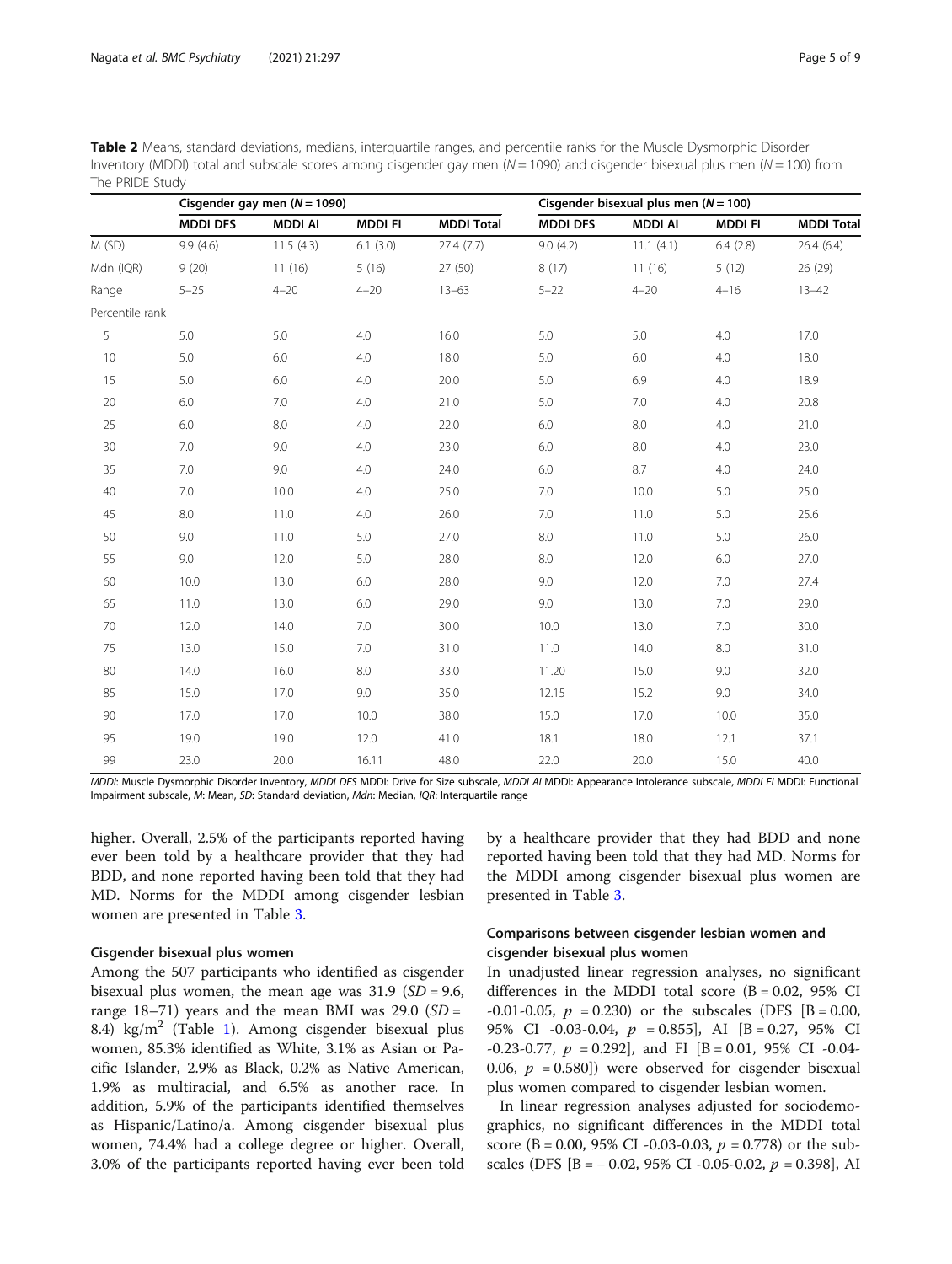|                 |                 | Cisgender lesbian women ( $N = 563$ ) |               |                   |                 | Cisgender bisexual plus women ( $N = 507$ ) |               |                   |  |
|-----------------|-----------------|---------------------------------------|---------------|-------------------|-----------------|---------------------------------------------|---------------|-------------------|--|
|                 | <b>MDDI DFS</b> | <b>MDDI AI</b>                        | <b>MDDIFI</b> | <b>MDDI Total</b> | <b>MDDI DFS</b> | <b>MDDI AI</b>                              | <b>MDDIFI</b> | <b>MDDI Total</b> |  |
| M (SD)          | 6.4(2.5)        | 11.9(4.1)                             | 6.1(3.0)      | 24.3(6.1)         | 6.4(2.4)        | 12.2(3.9)                                   | 6.1(2.9)      | 24.6(5.5)         |  |
| Mdn (IQR)       | 5(16)           | 12(16)                                | 4(16)         | 24(41)            | 5(16)           | 12(16)                                      | 5(16)         | 24 (31)           |  |
| Range           | $5 - 21$        | $4 - 20$                              | $4 - 20$      | $13 - 54$         | $5 - 21$        | $4 - 20$                                    | $4 - 20$      | $13 - 44$         |  |
| Percentile rank |                 |                                       |               |                   |                 |                                             |               |                   |  |
| 5               | 5.0             | 5.0                                   | 4.0           | 15.2              | 5.0             | 6.0                                         | 4.0           | 17.0              |  |
| 10              | 5.0             | 6.0                                   | 4.0           | 16.3              | 5.0             | 7.0                                         | 4.0           | 18.0              |  |
| 15              | 5.0             | 7.0                                   | 4.0           | 18.0              | 5.0             | 8.0                                         | 4.0           | 19.0              |  |
| $20\,$          | 5.0             | $8.0\,$                               | 4.0           | 19.0              | 5.0             | $9.0\,$                                     | 4.0           | 20.0              |  |
| 25              | 5.0             | 9.0                                   | 4.0           | 20.0              | 5.0             | 9.0                                         | 4.0           | 21.0              |  |
| 30              | 5.0             | 9.0                                   | 4.0           | 21.0              | 5.0             | 10.0                                        | 4.0           | 21.0              |  |
| 35              | 5.0             | 10.0                                  | 4.0           | 22.0              | 5.0             | 10.0                                        | 4.0           | 22.0              |  |
| 40              | 5.0             | 11.0                                  | 4.0           | 23.0              | 5.0             | 11.0                                        | 4.0           | 23.0              |  |
| 45              | 5.0             | 11.0                                  | 4.0           | 23.0              | 5.0             | 12.0                                        | 4.0           | 23.0              |  |
| 50              | 5.0             | 12.0                                  | 4.0           | 24.0              | 5.0             | 12.0                                        | 5.0           | 24.0              |  |
| 55              | 5.0             | 13.0                                  | 5.0           | 24.0              | 5.0             | 13.0                                        | 5.0           | 25.0              |  |
| 60              | 5.0             | 13.0                                  | 5.0           | 25.8              | 6.0             | 13.0                                        | 6.0           | 26.0              |  |
| 65              | 6.0             | 14.0                                  | 6.0           | 26.0              | $6.0\,$         | 14.0                                        | 6.0           | 27.0              |  |
| 70              | 6.0             | 15.0                                  | 7.0           | 27.0              | 7.0             | 15.0                                        | 7.0           | 27.0              |  |
| 75              | 7.0             | 15.0                                  | 7.0           | 28.0              | 7.0             | 15.0                                        | 7.0           | 28.0              |  |
| 80              | 7.0             | 16.0                                  | 8.0           | 29.0              | $8.0\,$         | 16.0                                        | 8.0           | 29.0              |  |
| 85              | 8.0             | 16.0                                  | 9.0           | 30.0              | 8.0             | 17.0                                        | 9.0           | 30.0              |  |
| 90              | 10.0            | 17.0                                  | 10.0          | 32.0              | 9.0             | 18.0                                        | 10.0          | 32.0              |  |
| 95              | 12.0            | 18.0                                  | 13.0          | 35.0              | 11.0            | 18.0                                        | 12.0          | 34.7              |  |
| 99              | 16.0            | 20.0                                  | 16.4          | 41.4              | 16.9            | 20.0                                        | 16.0          | 39.0              |  |

<span id="page-5-0"></span>Table 3 Means, standard deviations, medians, interquartile ranges, and percentile ranks for the Muscle Dysmorphic Disorder Inventory (MDDI) total and subscale scores among cisgender lesbian women (N = 563) and cisgender bisexual plus women (N = 507) from The PRIDE Study

 $[B = 0.19, 95\% \text{ CI } -0.28 -0.65, p = 0.432], \text{ and } FI [B = 0.03,$ 95% CI -0.05-0.05,  $p = 0.894$ ]) were observed for cisgender bisexual plus women compared to cisgender lesbian women.

# **Discussion**

Sexual minority populations have been mostly neglected in the MD literature, despite evidence of greater levels of body dissatisfaction and drive for muscularity among individuals with sexual minority identities [[13](#page-7-0)–[16](#page-7-0)]. Further, most prior validation studies of the MDDI did not assess and/or report sexual orientation data for the samples [[5,](#page-7-0) [9,](#page-7-0) [23,](#page-8-0) [24,](#page-8-0) [26,](#page-8-0) [33](#page-8-0)–[35\]](#page-8-0). In this study, we provide the first norms for the MDDI in community samples of cisgender sexual minority men and women. Specifically, we examined the MDDI in cisgender gay men, cisgender bisexual plus men, cisgender lesbian women, and cisgender bisexual plus women. Notably, we did not find significant differences in MDDI scores between cisgender

gay men compared to cisgender bisexual plus men, or between cisgender lesbian women compared to cisgender bisexual plus women in unadjusted or adjusted comparisons. This study contributes to the literature on MD among sexual minorities, providing norms for the MDDI and informing a broader understanding of the nature and degree of MD symptoms in cisgender sexual minority men and women from the broad U.S. community.

Compared to the initial MDDI validation study in a selected sample of heterosexual male weightlifters (presumably cisgender men) [[20\]](#page-7-0), our community sample of cisgender sexual minority men reported qualitatively higher MDDI total scores (26.4–27.4 vs 18.8), DFS subscale scores (9.0–9.9 vs. 7.5), and AI subscale scores (11.1–11.5 vs 6.12) but similar FI subscale scores (6.1–6.4 vs. 6.4). This is noteworthy, as we would expect even greater differences in the scores found here versus those from a general community sample of heterosexual men.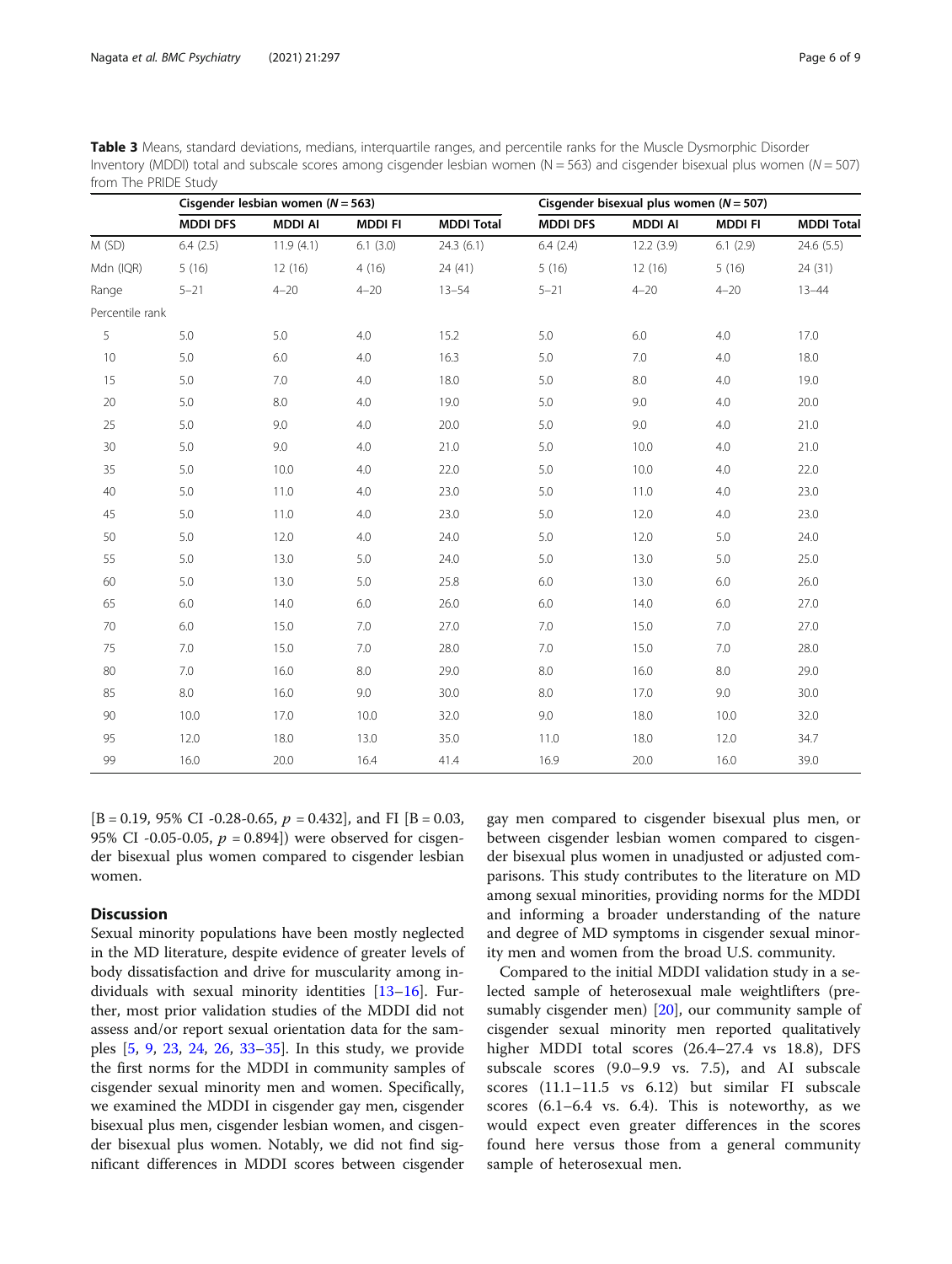<span id="page-6-0"></span>The unique factors that may contribute to the development, maintenance, or exacerbation of MD symptoms among sexual minorities require further research. Minority stress theory, which suggests that stigma, prejudice, and discrimination experienced by sexual minorities may lead to health disparities [\[36](#page-8-0)], may be an important consideration with regard to the experience of MD symptoms in sexual minority individuals. For example, individuals experiencing minority stress may experience psychological (e.g., depressive or anxious symptoms, low self-esteem) or behavioral disturbances (e.g., pathological exercise, eating pathology) that could contribute to elevated risk for muscularity-oriented psychopathology, including MD [\[37](#page-8-0)–[39\]](#page-8-0). Further, sexual minority people may experience intra-minority stress, which represents unique status-based competitive and appearance pressures emerging from within sexual minority communities [\[40](#page-8-0), [41\]](#page-8-0). Bisexual plus people may also experience biphobia, which represents the additional stressors from people with monosexual orientations, including gay, lesbian, or heterosexual people [\[42](#page-8-0)]. Despite the additional stressors experienced by bisexual plus people, we did not see significant differences in the MDDI between cisgender bisexual plus men and cisgender gay men, or between cisgender bisexual plus women and cisgender lesbian women.

#### Strengths/limitations

Strengths of this investigation include the focus on understudied populations in the MD literature, the large sample sizes across most groups, and the focus on a widely used and well-validated measure of MD symptoms. However, certain limitations also should be noted. Overall, the samples were highly educated, predominantly White, and recruited online, which may limit generalizability. The sample of bisexual plus men was also notably smaller than the other samples. Further, we defined bisexual plus as people who identified as bisexual, pansexual, and/or polysexual, which may obscure potential differences across these groups. Given that the construct of MD was originally conceptualized predominantly in reference to cisgender men, and in light of the different sociocultural body ideals for men and women, the MDDI may be less applicable to cisgender women; however, we made a slight adaptation for cisgender women to specify "chest (muscle)" so as to not confuse "chest" with breast size [\[30](#page-8-0)]. Nevertheless, better understanding the construct and measurement of MD in cisgender women versus cisgender men will require further research. Finally, although gender minorities are also understudied in the MD literature, this study focused on cisgender sexual minorities; investigating the MDDI in gender minorities will therefore be an important area for future research.

## Implications and conclusions

This study has several potential clinical and research implications. We report for the first time MDDI norms among cisgender gay men, cisgender bisexual plus men, cisgender lesbian women, and cisgender bisexual plus women. Given that health differences and disparities by sexual orientation are increasingly recognized, establishing descriptive data about MD may enable clinicians and researchers to interpret MDDI scores among these understudied populations. Clinicians should be aware that cisgender sexual minority men and women may experience MD symptoms and should consider assessing for these symptoms and related behaviors when appropriate. In particular, sexual minority community centers and organizations may consider raising awareness and providing support for MD. Future research will be needed to examine the MDDI in clinical samples of sexual minorities diagnosed with MD, and investigate how sociodemographic factors such as race/ethnicity, age, and socioeconomic status may influence the nature and degree of MD symptoms among cisgender sexual minority men and women. Research of this kind will help inform the development of targeted interventions to address MD symptoms in these underserved populations.

#### Abbreviations

AI: Appearance Intolerance subscale; BMI: Body mass index; DFS: Drive for Size subscale; FI: Functional Impairment subscale; M: Mean; MD: Muscle Dysmorphia; MDDI: Muscle Dysmorphic Disorder Inventory; PRIDE Study: Population Research in Identities and Disparities for Equality (PRIDE) Study; SD: Standard deviation

#### Supplementary Information

The online version contains supplementary material available at [https://doi.](https://doi.org/10.1186/s12888-021-03302-2) [org/10.1186/s12888-021-03302-2.](https://doi.org/10.1186/s12888-021-03302-2)

Additional file 1. Explanation of Classification of Participants.

#### Acknowledgments

We thank Samuel Benabou and Kelsey Wu for editorial assistance. The PRIDE Study is a community-engaged research project that serves and is made possible by LGBTQ+ community involvement at multiple points in the research process, including the dissemination of findings. We acknowledge the courage and dedication of The PRIDE Study participants for sharing their stories, the careful attention of PRIDEnet Participant Advisory Committee (PAC) members for reviewing and improving every study application, and the enthusiastic engagement of PRIDEnet Ambassadors and Community Partners for bringing thoughtful perspectives as well as promoting enrollment and disseminating findings. For more information, please visit [https://pridestudy.](https://pridestudy.org/pridenet) [org/pridenet.](https://pridestudy.org/pridenet)

#### Authors' contributions

J.M.N.: Conceptualization, Formal analysis, Methodology, Writing - original draft, Writing - review & editing. E.J.C.: Formal analysis, Methodology, Writing - original draft, Writing - review & editing. C.J.C.: Writing - original draft, Writing - review & editing. J.M.L.: Writing - original draft, Writing - review & editing. T.A.B.: Writing - original draft, Writing - review & editing. S.B.M.: Conceptualization, Writing - review & editing. A.F.: Conceptualization, Methodology, Writing - review & editing. M.R.C.: Conceptualization, Methodology, Writing - review & editing. M.E.L.: Conceptualization, Methodology, Writing - review & editing. M.R.L.: Conceptualization, Funding, Methodology, Writing, - review & editing. J.O.M.: Conceptualization, Funding,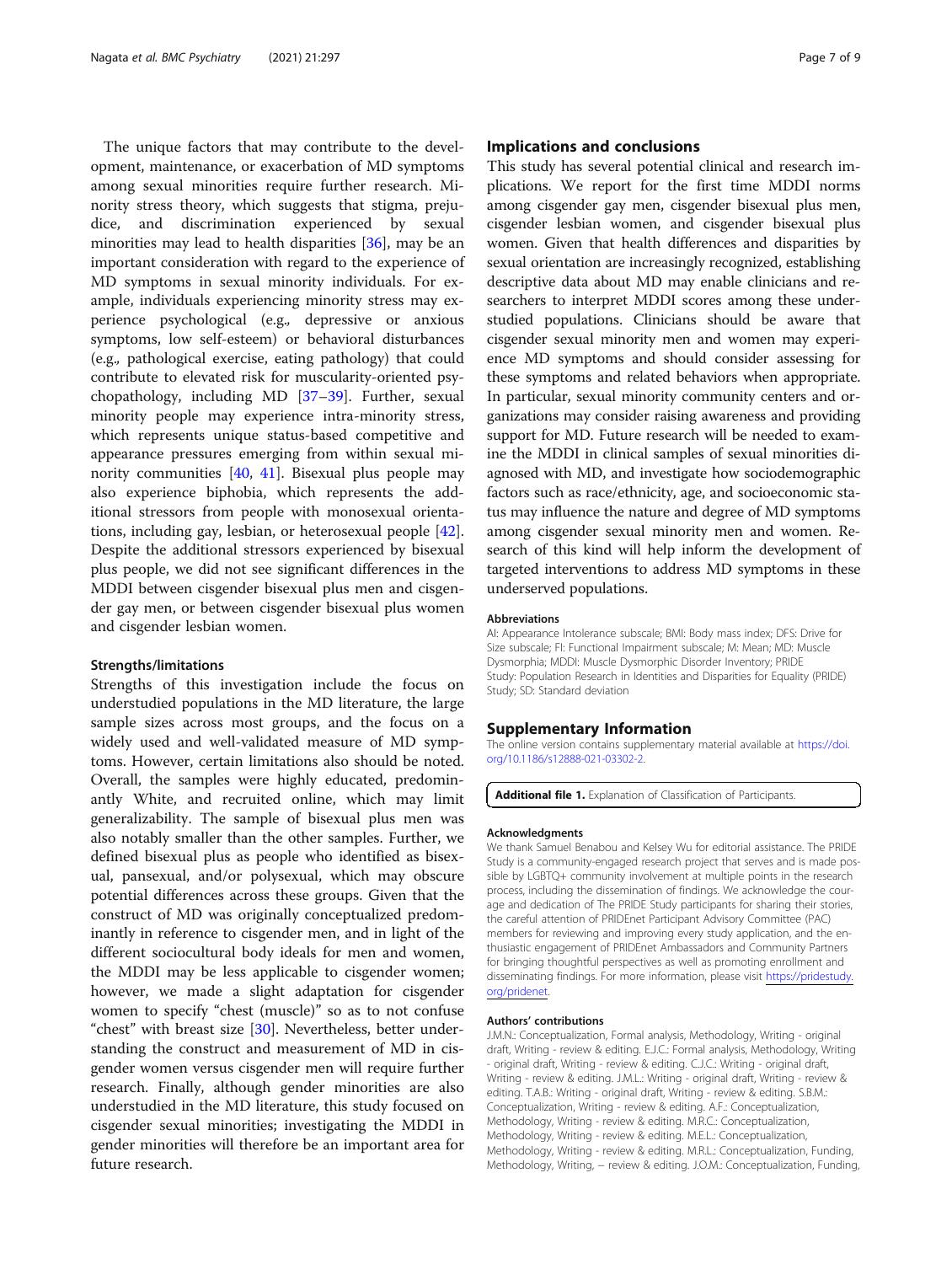<span id="page-7-0"></span>Methodology, Writing - review & editing. The authors read and approved the final manuscript.

## Funding

Supported by the Pediatric Scientist Development Program supported by the American Academy of Pediatrics and American Pediatric Society to JN. MC was supported by a Clinical Research Training Fellowship from the American Academy of Neurology and the Tourette Association of America. SBM was supported by the National Institutes of Health (K23 MH115184). JOM was partially supported by grant K12DK111028 from the National Institute of Diabetes, Digestive, and Kidney Disorders. AF was supported by the National Institute on Drug Abuse (K23DA039800). Research reported in this article was partially funded through a Patient-Centered Outcomes Research Institute (PCORI, [www.pcori.org](http://www.pcori.org)) Award (PPRN-1501-26848) to MRL. The statements in this article are solely the responsibility of the authors and do not necessarily represent the views of PCORI, its Board of Governors or Methodology Committee, the National Institutes of Health, the Uniformed Services University, or the Department of Defense.

#### Availability of data and materials

Data from The PRIDE Study may be accessed through an Ancillary Study application (details at [pridestudy.org/collaborate](http://www.pridestudy.org/collaborate)).

## Declarations

# Ethics approval and consent to participate

The University of California, San Francisco (#16–21213) and Stanford University (#48707) Institutional Review Boards approved this study. Written informed consent was obtained from all participants. All study procedures and methods were carried out in accordance with relevant guidelines and regulations.

#### Consent for publication

Not applicable.

#### Competing interests

Dr. Juno Obedin-Maliver has consulted for Sage Therapeutics (5/2017) in a one-day advisory board, Ibis Reproductive Health (a non-for-profit research group; 3/2017–5/2018, 2020-present), Hims Inc. (2019 - present), and Folx, Inc. (2020 – present). Dr. Lunn has consulted for Hims Inc. (2019 - present) and Folx, Inc. (2020). None of these roles present a conflict of interest with this work as described here. The other authors have no conflicts of interest to report.

#### Author details

<sup>1</sup>Department of Pediatrics, University of California, San Francisco, Box 0110, 550 16th Street, 4th Floor, San Francisco, CA 94158, USA. <sup>2</sup>Eating Behavior Research Center, School of Psychology, Universidad Adolfo Ibáñez, Santiago, Chile. <sup>3</sup>Research Department, Comenzar de Nuevo Treatment Center, Monterrey, Mexico. <sup>4</sup>Military Cardiovascular Outcomes Research Program (MiCOR), Department of Medicine, Uniformed Services University of the Health Sciences, Bethesda, MD, USA. <sup>5</sup>The Metis Foundation, San Antonio, TX, USA. <sup>6</sup>Department of Psychiatry, University of California, San Diego, San Diego, CA, USA. <sup>7</sup>San Diego State University Research Foundation, San Diego, CA, USA. <sup>8</sup> Department of Psychiatry and Behavioral Sciences, University of Southern California, Los Angeles, CA, USA. <sup>9</sup>Department of Community Health Systems, University of California, San Francisco, San Francisco, CA, USA. <sup>10</sup>Alliance Health Project, Department of Psychiatry and Behavioral Sciences, University of California, San Francisco, CA, USA. <sup>11</sup>The PRIDE Study/ PRIDEnet, Stanford University School of Medicine, Stanford, CA, USA. 12Department of Psychology, San José State University, San Jose, CA, USA.

<sup>13</sup>Department of Obstetrics and Gynecology, Stanford University School of Medicine, Stanford, CA, USA. <sup>14</sup>Department of Epidemiology and Population Health, Stanford University School of Medicine, Stanford, CA, USA. <sup>15</sup>Division of Nephrology, Department of Medicine, Stanford University School of Medicine, Stanford, CA, USA.

Received: 28 January 2021 Accepted: 24 May 2021 Published online: 08 June 2021

#### References

- 1. American Psychiatric Association. American Psychiatric Association: Diagnostic and Statistical Manual of Mental Disorders Fifth Edition. 2013.
- 2. Pope HG, Gruber AJ, Choi P, Olivardia R, Phillips KA. Muscle dysmorphia: an underrecognized form of body dysmorphic disorder. Psychosomatics. 1997; 38(6):548–57. [https://doi.org/10.1016/S0033-3182\(97\)71400-2.](https://doi.org/10.1016/S0033-3182(97)71400-2)
- 3. Hildebrandt T, Schlundt D, Langenbucher J, Chung T. Presence of muscle dysmorphia symptomology among male weightlifters. Compr Psychiatry. 2006;47(2):127-35. <https://doi.org/10.1016/j.comppsych.2005.06.001>.
- 4. Pope CG, Pope HG, Menard W, Fay C, Olivardia R, Phillips KA. Clinical features of muscle dysmorphia among males with body dysmorphic disorder. Body Image. 2005;2(4):395–400. [https://doi.org/10.1016/j.bodyim.2](https://doi.org/10.1016/j.bodyim.2005.09.001) [005.09.001](https://doi.org/10.1016/j.bodyim.2005.09.001).
- 5. Zeeck A, Welter V, Alatas H, Hildebrandt T, Lahmann C, Hartmann A. Muscle dysmorphic disorder inventory (MDDI): validation of a German version with a focus on gender. PLoS One. 2018;13(11):e0207535. [https://doi.org/10.1371/](https://doi.org/10.1371/journal.pone.0207535) [journal.pone.0207535](https://doi.org/10.1371/journal.pone.0207535).
- 6. Cafri G, Olivardia R, Thompson JK. Symptom characteristics and psychiatric comorbidity among males with muscle dysmorphia. Compr Psychiatry. 2008;49(4):374-9. [https://doi.org/10.1016/j.comppsych.2008.01.003.](https://doi.org/10.1016/j.comppsych.2008.01.003)
- 7. Longobardi C, Prino LE, Fabris MA, Settanni M. Muscle dysmorphia and psychopathology: findings from an Italian sample of male bodybuilders. Psychiatry Res. 2017;256:231–6. <https://doi.org/10.1016/j.psychres.2017.06.065>.
- 8. Pope HG, Katz DL, Hudson JI. Anorexia nervosa and "reverse anorexia" among 108 male bodybuilders. Compr Psychiatry. 1993;34(6):406–9. [https://](https://doi.org/10.1016/0010-440X(93)90066-D) [doi.org/10.1016/0010-440X\(93\)90066-D](https://doi.org/10.1016/0010-440X(93)90066-D).
- Compte EJ, Nagata JM, Sepúlveda AR, Rivas A, Sbdar LS, Menga S, et al. Assessment and validation of a Spanish version of the muscle dysmorphia disorder inventory in Argentinian men who exercise: Inventario de Dismorfia muscular. Body Image. 2019;31:24–34. [https://doi.org/10.1016/j.](https://doi.org/10.1016/j.bodyim.2019.08.002) [bodyim.2019.08.002.](https://doi.org/10.1016/j.bodyim.2019.08.002)
- 10. Tod D, Edwards C, Cranswick I. Muscle dysmorphia: current insights. Psychol Res Behav Manag. 2016;9:179–88. [https://doi.org/10.2147/PRBM.S97404.](https://doi.org/10.2147/PRBM.S97404)
- 11. Murray SB, Nagata JM, Griffiths S, Calzo JP, Brown TA, Mitchison D, et al. The enigma of male eating disorders: a critical review and synthesis. Clin Psychol Rev. 2017;57:1–11. [https://doi.org/10.1016/j.cpr.2017.08.001.](https://doi.org/10.1016/j.cpr.2017.08.001)
- 12. dos Santos Filho CA, Tirico PP, Stefano SC, Touyz SW, Claudino AM. Systematic review of the diagnostic category muscle dysmorphia. Aust N Z J Psychiatry. 2016;50(4):322-33. <https://doi.org/10.1177/0004867415614106>.
- 13. Frederick DA, Essayli JH. Male body image: The roles of sexual orientation and body mass index across five national U.S. studies. Psychol Men Masculinity. 2016;17:191-203. <https://doi.org/10.1016/j.bodyim.2016.04.001>.
- 14. Kaminski PL, Chapman BP, Haynes SD, Own L. Body image, eating behaviors, and attitudes toward exercise among gay and straight men. Eat Behav. 2005;6(3):179–87. [https://doi.org/10.1016/j.eatbeh.2004.11.003.](https://doi.org/10.1016/j.eatbeh.2004.11.003)
- 15. Yelland C, Tiggemann M. Muscularity and the gay ideal: body dissatisfaction and disordered eating in homosexual men. Eat Behav. 2003;4(2):107–16. [https://doi.org/10.1016/S1471-0153\(03\)00014-X](https://doi.org/10.1016/S1471-0153(03)00014-X).
- 16. Yean C, Benau EM, Dakanalis A, Hormes JM, Perone J, Timko CA. The relationship of sex and sexual orientation to self-esteem, body shape satisfaction, and eating disorder symptomatology. Front Psychol. 2013;4:887.
- 17. Martins Y, Tiggemann M, Churchett L. The shape of things to come: gay Men's satisfaction with specific body parts. Psychol Men Masculinity. 2008; 9(4):248–56. [https://doi.org/10.1037/a0012473.](https://doi.org/10.1037/a0012473)
- 18. Boroughs MS, Krawczyk R, Thompson JK. Body dysmorphic disorder among diverse racial/ethnic and sexual orientation groups: prevalence estimates and associated factors. Sex Roles. 2010;63(9-10):725–37. [https://doi.org/10.1](https://doi.org/10.1007/s11199-010-9831-1) [007/s11199-010-9831-1.](https://doi.org/10.1007/s11199-010-9831-1)
- 19. Oshana A, Klimek P, Blashill AJ. Minority stress and body dysmorphic disorder symptoms among sexual minority adolescents and adult men. Body Image. 2020;34:167–74. <https://doi.org/10.1016/j.bodyim.2020.06.001>.
- 20. Hildebrandt T, Langenbucher J, Schlundt DG. Muscularity concerns among men: development of attitudinal and perceptual measures. Body Image. 2004;1(2):169–81. <https://doi.org/10.1016/j.bodyim.2004.01.001>.
- 21. Mitchell L, Murray SB, Cobley S, Hackett D, Gifford J, Capling L, et al. Muscle dysmorphia symptomatology and associated psychological features in bodybuilders and non-bodybuilder resistance trainers: a systematic review